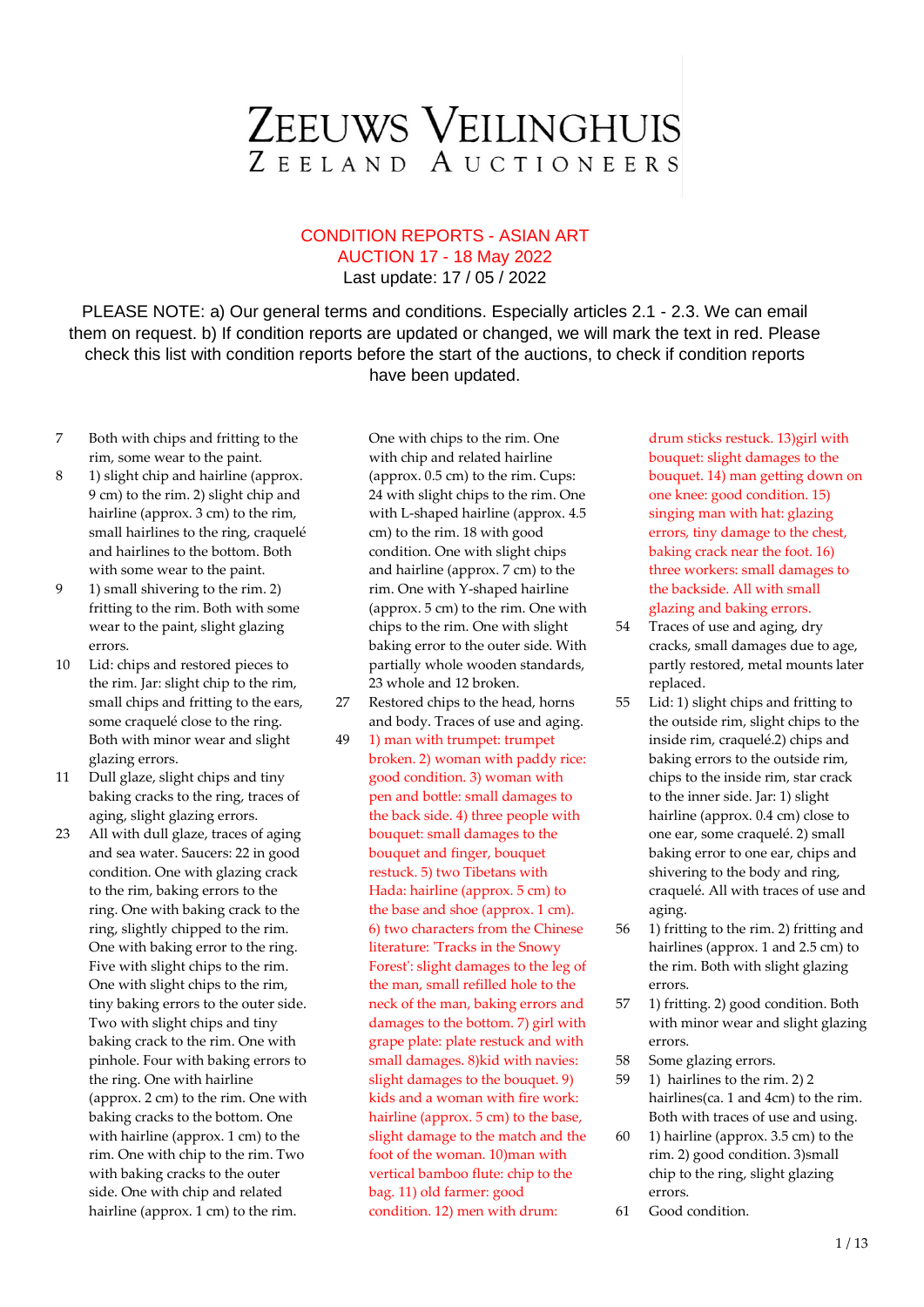- 62 1) rim polished. 2) small baking errors to the ring, rim polished. Both with minor wear.
- 63 1)chips and hairline(ca. 1.5 cm) to the rim. 2)three hairlines(ca. 3, 6 and 6cm), slight chip, restored chips and restuck part to the rim. 3)chips and fritting to the rim.
- 64 1) chip to the rim. 2) good condition. 3) good condition. 4) good condition.
- 65 1) chips and hairlines to the rim. 2) chips and restored pieces, hairlines (approx. 1 and 2 cm) to the rim.
- 66 Rim polished, restored piece to the rim.
- 67 Rim polished.
- 68 Four in good condition, one with chip and hairline (approx. 1 cm) to the rim, one with fritting to the rim, one with chip to the ring, one with chip to the rim.
- 69 1) good condition. 2) hairline (approx. 2.5 cm) and Y-shaped hairline (approx. 1 - 2 cm) to the rim.
- 70 Hairline (approx. 3.5 cm) to the rim, hairlines to the bottom(invisible on the inner side).
- 71 1) good condition. 2) hairline (approx.  $0.5$  cm) to the rim. 3)good condition. 4) fritting to the rim. 5) fritting to the rim. 6)fritting to the rim. 7) slight chips and fritting to the rim. All with minor wear.
- 1001 Chips and shivering to the rim, small baking errors to the ring.
- 1002 Lid: chips, shivering and craquelé. Jar: hairline (approx. 6 cm) and baking crack (approx. 0.5 cm) to the rim.
- 1003 Chips, fritting, shivering and hairline (approx.4 cm) to the rim, glazing errors.
- 1004 Small baking cracks, slight chips to the ring, minor wear.
- 1005 Chips, fritting, 3 hairlines (approx. 4.5, 7 and 9 cm) and shivering to the rim.
- 1006 Cups: small: chips and 4 hairlines (approx. 0.5, 0.5, 1, 2.5 cm) and one Y shape hairline (approx. 2 cm) to the rim, shallow spots of missing

glaze to the inside. Big: hairline (approx. 1 cm) to the rim. Saucers: 1) with lighter colour: slight chip to the rim. 2) tiny fritting to the rim, slight glazing errors to the ring.

- 1007 Chips, fritting and shivering to the rim.
- 1008 Chips and shivering to the rim, dull glaze, traces of use and aging.
- 1009 Lid: star crack to the inner side (invisible to the outer side). Jar: small baking errors to the ring.
- 1010 Fritting, chips, shivering, hairlines (approx. 2.5 and 3.5 cm), restored parts to the rim.
- 1011 1) fritting, chips and small shivering to the rim. 2) slight chip and fritting to the rim. 3) slight chips and fritting to the rim, slight chips to the ring.
- 1012 Rim damaged, baking crack close to the ring, minor wear.
- 1013 Minor wear, slight glazing errors.
- 1014 1) small chips and shivering to the rim. 2) chips, fritting and shivering to the rim. Both with slight glazing errors and minor wear.
- 1015 Cups: 1) slight chips to the rim. 2) good condition. 3) good condition. 4) slight chips to the rim. 5) good condition. 6) chips to the rim. 7) slight chips to the rim, small baking errors to the ring. 8) good condition. Saucers: 1) good condition. 2) chips and hairline (approx. 3 cm) to the rim. 3) slight glazing errors. 4) chips, fritting and shivering to the rim. 5) good condition. 6) good condition. 7) slight chips to the rim. 8) tiny baking cracks to the rim.
- 1016 From left to right (see first photo): 1) craquelé. 2) fritting and tiny hairline to the rim. 3) chip to the ring. 4) chips and damage to the rim, chips to the ring. 5) slight chip to the ring. 6) good condition. 7) good condition. 8) chips to the rim, dull glaze. 9)chips and baking errors to the rim, pierced hole to the bottom. 10) all four in good condition. All with minor wear.
- 1017 1) chips, fritting, shivering, hairline (approx. 2.5 cm) to the rim, part of the rim is polished. 2) chips and shivering to the rim. Both with minor wear.
- 1018 Slight glazing errors, slight crackle to the rim.
- 1019 Both with slight chips and glazing errors to the rim, traces of use and aging.
- 1020 1) chips and fritting to the rim. 2) chips, shivering, 2 hairlines(approx. 4 and 5 cm) and 1 L-shaped hairline (approx. 12 cm) to the rim.
- 1021 From left to right (see first photo): 1) handle restored. 2) lid: chips, fritting to the rim. Teapot: chips to the rim, star crack to the inner side (invisible on the outer side), glazing errors, traces of use. 3) handle restuck, chips to the rim, pinhole to the bottom. 4) handle restored, small chips to the spout, tiny baking cracks to the ring, slight glazing errors.
- 1022 1) chips, fritting and hairlines (approx. 1.5 and 7 cm) to the rim. 2) chips, fritting and hairline (approx. 7 cm) to the rim.
- 1023 Lid possibly not associated with the teapot. Slight chips to the rim of the lid. Teapot: slight glazing errors, cannot see under the mountings.
- 1024 Chips, small hairline and fritting to the rim.
- 1025 Three vases with lid: lid: 1) fritting to the rim. 2) fritting to the rim. 3) grip restuck and with short hairline, chips to the inner rim. Vases: 1) fritting, chips, fritting and shivering to the ring. 2)fritting and damages to the rim, chips, fritting and shivering to the ring. 3) fritting and pinhole to the rim. 2 vases: 1) rim damaged, long hairlines from the rim to the body. 2) fritting. All with slight glazing errors.
- 1026 Fritting, chip resulting in a hairline (approx. 0.5 cm) to the rim, tiny hairline to the devils work.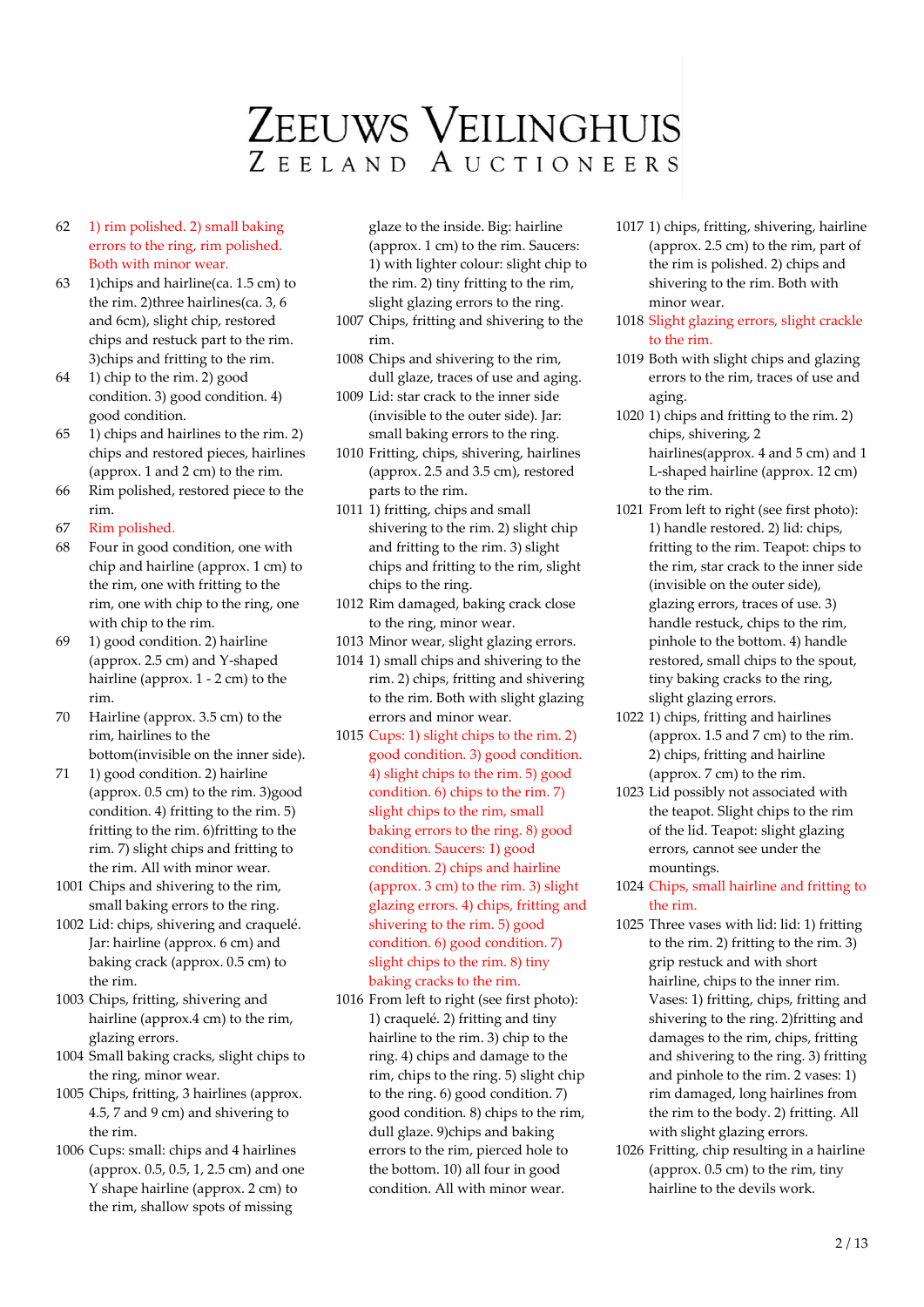- 1027 Condition report available on request only.
- 1028 Chips, fritting and shivering to the rim.
- 1029 Fritting, chips and hairline (approx. 6 cm) to the rim, short baking crack to the ring, minor wear.
- 1030 Chips and baking crack to the rim, small chip to the ring, slight glazing errors, shivering to the body.
- 1031 Lid: tiny chip to the rim. Jar: chips to the ring, minor wear, slight glazing errors.
- 1032 1) chips and fritting to the rim. 2) chips to the rim and ring. Both with minor wear.
- 1033 Chips, hairlines to the rim, a bit crooked shaped, traces of use and aging, glazing errors.
- 1034 Cups: 1) chips, fritting and hairline (approx. 1 cm) to the rim. 2) chips, fritting and hairline(approx. 4 cm) to the rim. 3) chips, hairlines (approx. 3.5 and 4 cm) to the rim. 4) chips to the rim. 5) chips, fritting and hairline (approx. 2 cm) to the rim. 6) chips to the rim, star crack to the inner side (invisibleon the outer side). Saucers: 1) fritting to the rim, pinhole to the body. 2)slight chips to the rim. 3) slight chips to the rim. 4) slight chips and fritting to the rim. 5) slight chips and fritting to the rim. 6)slight chips and fritting to the rim.
- 1035 1) with bird: chips, L-shaped hairline (approx. 13 cm), baking cracks to the bottom. 2) with flowers: staple repair, chips and hairline (approx. 5.5 cm) to the rim. Both with slight glazing errors.
- 1036 1) chips, fritting, hairline (approx. 6 cm), baking cracks to the ring. 2) chips, fritting and shivering to the rim.
- 1037 1) chips, shivering and hairlines to the rim. 2) chips, fritting and shivering to the rim, small baking cracks to the ring.
- 1038 Chips, fritting, shivering and 2 hairlines (approx. 7 and 8 cm) to

the rim, some wear, slight glazing errors, some craquelé.

- 1039 Fritting and hairline (approx. 7 cm) to the rim. Small chips to the ring, some glazing errors.
- 1040 Chips, shivering and hairlines to the rim, some glazing errors, minor wear.
- 1041 Slight chips, minor wear, slight glazing errors.
- 1042 Fritting, minor wear.
- 1043 1) slight chips and fritting to the rim, small baking crack to the ring. 2) chips to the rim, some glazing errors.
- 1044 Chips, shivering and hairline (approx. 6 cm) to the rim, some wear
- 1045 Lid: fritting, shivering and hairline (approx. 3 cm) to the rim. Jar: small chip to the rim, long hairline from the rim to the body.
- 1046 Small damages.
- 1047 Condition report available on request only.
- 1048 Traces of use and aging, small damages, partly corroded, green patina, one foot with small restoration, lid does not seal perfectly.
- 1049 One handle and foot disconnected at some point. Cover does not seal perfectly. Traces of use and aging, green patina, partly corroded. Cover: small damages and dents to the grip. Restorations, grip possibly replaced later. Burner: small damages to the feet and handles.
- 1050 Traces of use, aging and oxidation. Both vases with restorations to the bodies and bottoms.
- 1051 Traces of use, aging and earlier restorations, partly corroded, some damages.
- 1052 Traces of use, aging and earlier restorations, partly corroded, small damages, ring and bottom with restoration.
- 1053 Traces of use and aging, green patina, partly corroded, some damages, bottom resealed, restoration to the belly.
- 1054 Partly corroded, traces of use and aging.
- 1055 Traces of use and aging, green patina, partly corroded, some damages, one handle with restoration.
- 1056 Traces of use and aging.
- 1057 Traces of aging, wooden box with damages.
- 1058 Cover: with small restoration. Hand warmer: traces of earlier restorations to the handles. Both with traces of use and aging, some damages, partly corroded.
- 1059 Traces of use and aging, small damages and dry cracks.
- 1060 Traces of use and aging, small damages and dry cracks.
- 1061 Fan: traces of use and aging, damages, restorations. Box: traces of use and aging, damages.
- 1062 Traces of use and aging, partly corroded, small damages. Cover: earlier restorations.
- 1063 Condition report available on request only.
- 1064 Missing object to the hand, traces of use, aging and earlier restorations, some damages, later consolidation, restorations to the horns of the carabao.
- 1065 Minor wear.
- 1066 Baking cracks to the grip on the lid. Jug: tiny chips and baking crack to the rim, four small star cracks to the inner side(invisible on the outer side), hairline and small baking cracks to the upper part of the handle. Minor wear.
- 1067 Cover: chips to the inner rim and not associated. Teapot: chip and fritting to the rim, small baking cracks to the handle and spout, slight glazing errors and traces of using.
- 1068 Small pinhole to the rim.
- 1069 Chips and shivering to the ring, minor wear.
- 1070 1) chip to the rim, short hairlines to both ears. 2) short hairlines to both ears, baking cracks. Both with traces of use.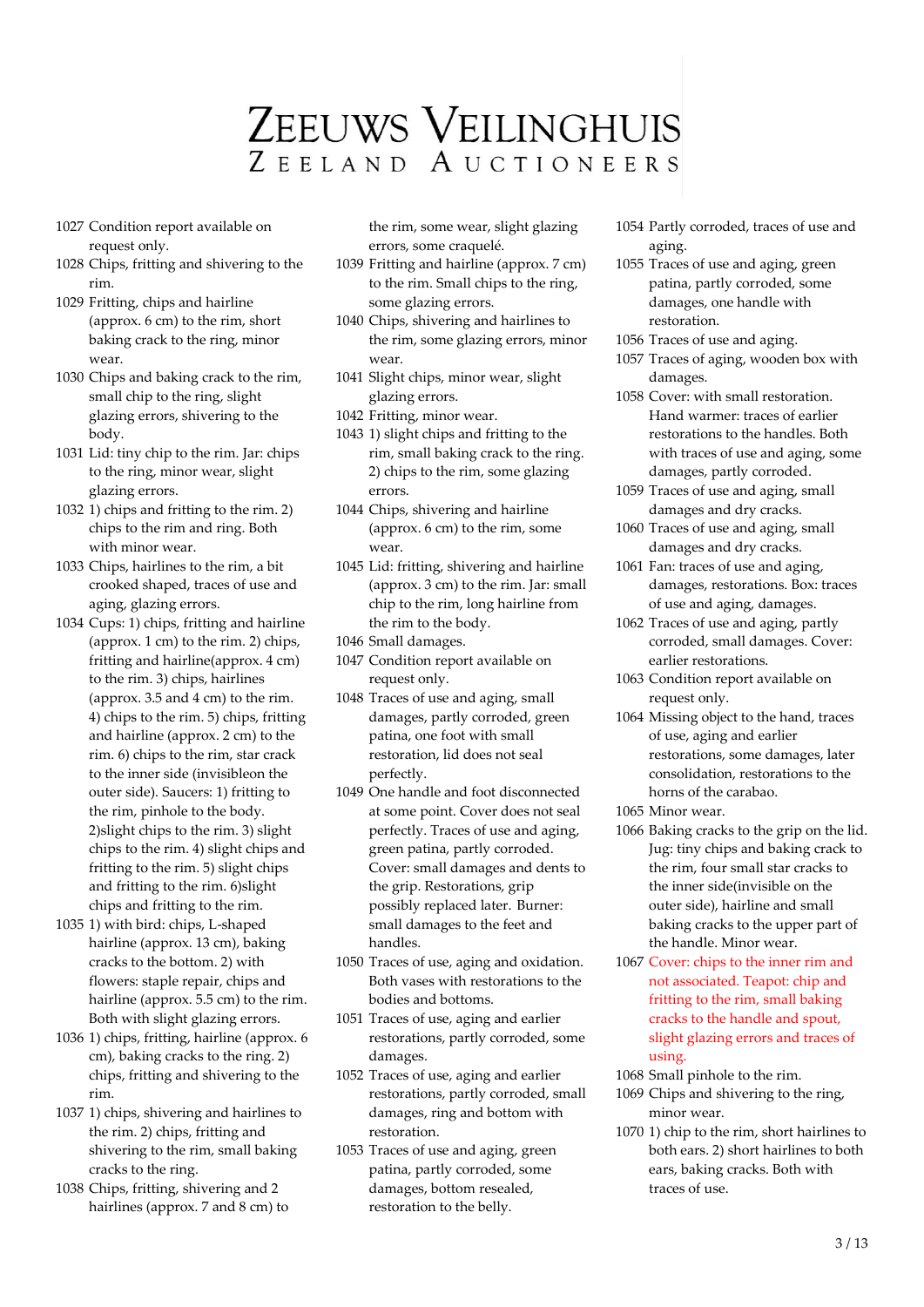- 1071 Chips and hairline to the rim (approx. 2 cm), minor wear, some craquelé.
- 1072 Pot: fritting to the rim. Minor wear.
- 1073 1) with two ladies: chips and hairlines (approx. 1 and 2 cm) to the rim. 2) chips and fritting to the rim. Both with minor wear.
- 1074 Both with small chips and fritting to the rim, minor wear.
- 1075 Minor wear, pierced hole to the bottom.
- 1076 Lid: chips to the rim, shivering to the finial, hairline (approx. 2.5 cm) to the inner side. Pot: baking errors and chips to the rim.
- 1077 1) with 4 characters: chips and shivering to the rim. 2) with two ladies: hairline (approx. 3.5 cm) to the rim.
- 1078 1) white horse: slight chips and fritting to the rim. 2) black horse: fritting to the rim.
- 1079 1) slightly chipped to the rim. 2) chips to the rim.
- 1080 Slight chips, fritting, shivering and shallow spots of missing glaze to the rim, slight glazing errors.
- 1081 Small chip, fritting and hairline (approx. 1.5 cm) to the rim, small baking crack to the ring.
- 1082 Tiny chips and fritting to the rim.

1083 Cover: slight glazing errors. Teapot: spout damaged, baking cracks.

1084 Restored piece to the top of the spout, chips to the ring, baking cracks to the bottom, hairline to the inner side (invisible on the outer side), traces of use and aging, slight glazing errors.

1085 Good condition.

- 1086 Dents and small damages to the silver mounting, cannot see under the silver mounting, slight glazing errors.
- 1087 Restored chip, chip and hairline (approx. 5 cm) to the rim, minor wear.
- 1088 Dents and small damages to the mounting, cannot see under the mounting, slight glazing errors, minor wear.
- 1089 1) chips and shivering to the rim. 2) chips and fritting to the rim. Both with dull glaze, traces of use and aging.
- 1090 Shivering to the finial, slight glazing errors, traces of use and aging, cannot see under the mounting.
- 1091 Lid: chips and fritting. Teapot: chips to the spout, slight glazing errors. Both with minor wear.
- 1092 Lid: chips, fritting and shivering. Teapot: slight glazing errors, shivering, tiny chip to the outside rim, some glazing losses, tiny baking cracks to the devil's work. Both with minor wear.
- 1093 1) chips, shivering, and restuck parts. 2) fritting to the rim, baking cracks to the ring. Both with minor wear.
- 1094 Cups: 1) fritting to the rim. 2) fritting and tiny hairline (approx. 0.3 cm) to the rim. 3) fritting and hairline (approx. 4 cm) to the rim. 4) chip and fritting to the rim. Saucers: 1) slight chip, fritting and hairline (approx. 2 cm) to the rim. 2) chips, fritting and small baking cracks to the rim.
- 1095 Chips, fritting, hairline (approx. 4 cm) to the rim.
- 1096 Top row, from left to right (see first photo): 1) good condition. 2) chips and fritting to the rim. 3) two hairlines (approx. 1 and 3 cm) to the rim, small baking crack to the bottom. 4) slight glazing errors. Row below, from left to right (see first photo): 1) Y-shaped hairline (approx. 2.5 cm) to the rim. 2) good condition. 3) good condition. 4) slight glazing errors.
- 1097 Chips, fritting, shivering and hairline (approx. 5 cm) to the rim, minor wear.
- 1098 Good condition.
- 1099 1) restored parts and hairline (approx. 8 cm) to the rim. 2)restored parts to the rim.
- 1100 Cups: 1) small baking crack to the bottom, tiny chip and crackled glazeto the ring. 2) tiny fritting to

the rim. 3) small chip resulting in a hairline (approx. 3 cm) to the rim, hairline(approx. 1.5 cm) to the inner side (invisibleon the outer side). 4) good condition. 5) chip, fritting, L-shaped hairline (approx. 2 cm, invisibleon the outer side) to the rim. Saucers: 1) small baking crack to the ring. 2) slight chip and fritting to the rim, small baking cracks to the bottom. 3) chips and fritting to the rim. 4) chips and fritting to the rim. 5) slight chip and related hairline (approx. 3 cm) to the rim.

- 1101 Lid: grip restored. Pot: hairlines and star cracks to the body.
- 1102 Chip and fritting to the rim, chip and small baking crack to the ring, traces of use and aging.

1103 Restored.

- 1104 Lid: 1) tiny chip to the rim, small shivering to the grip. 2) chips. Jug: 1) baking cracks to the rim, small glazing errors. 2) baking cracks, pinhole to the rim. Both with minor wear.
- 1105 Chips, fritting, hairline (approx. 5.5 cm), restored part to the rim, minor wear.
- 1106 Chips, fritting and shivering to the rim. Craquelé to the bowl.
- 1107 Slight chips and fritting to the rim, baking cracks and shivering to the spout, shivering to the handle, upper part of the handle(close to the body) restuck and with hairlines, glazing errors, minor wear.
- 1108 Chips to the rim, star crack to the bottom. Minor wear.
- 1109 All with chips, fritting, glaze shivering to the rim, traces of use and aging, scratches, baking errors.
- 1110 Both with chips, fritting and shivering to the rim, minor wear.
- 1111 1) restored piece to the rim. 2) fritting and a tiny hairline (approx. 0.2 cm) to the rim.
- 1112 1) fritting, slight chips and restored chips to the rim, handle restuck and with hairline. 2) fritting and shivering to the rim, small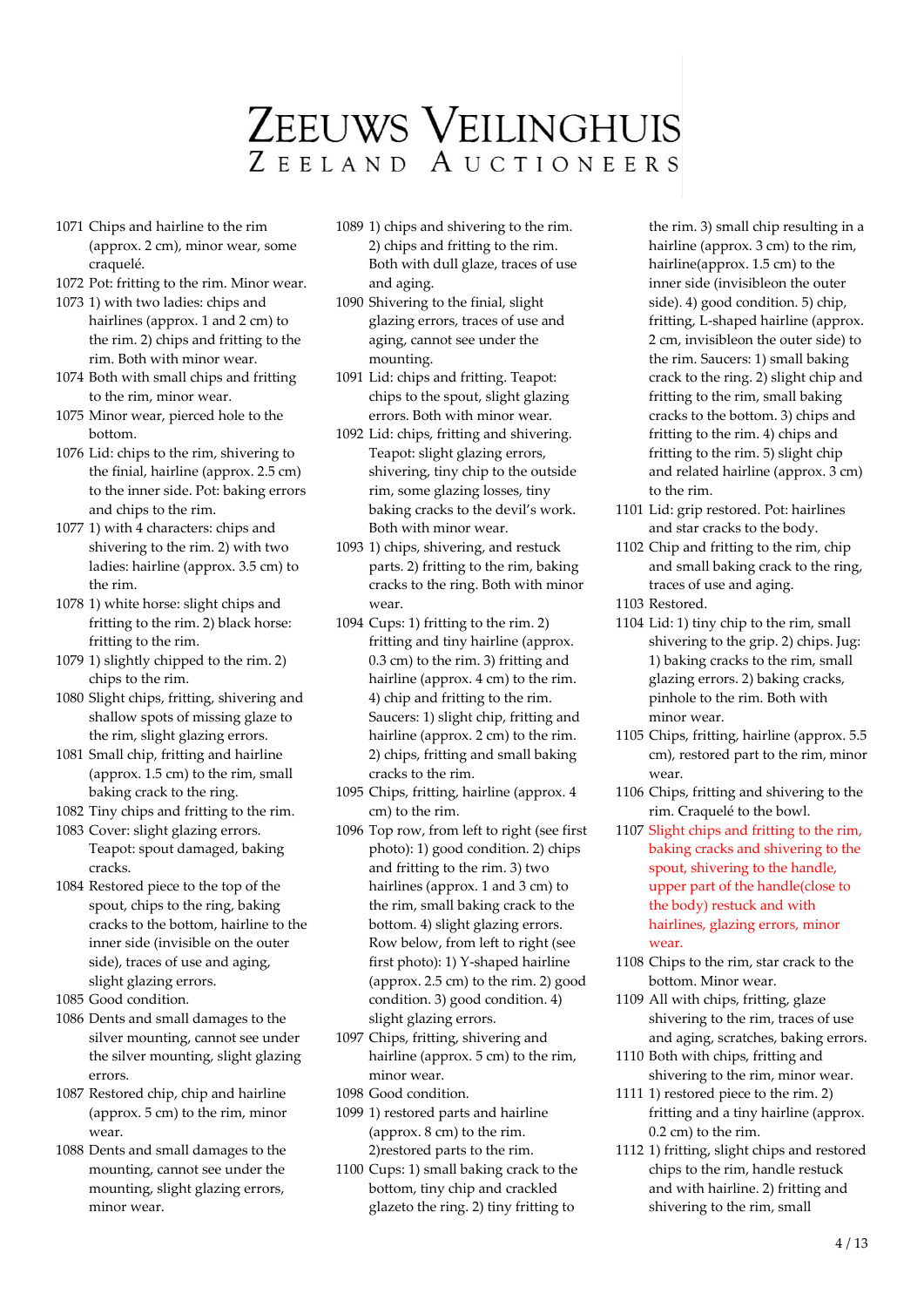shivering to the handle. Both with minor wear.

- 1113 Hairlines to the body and ring, fritting to the rim, traces of use and aging, baking cracks to the ring, a little bit crooked.
- 1114 Lid: grip restuck, chips to the rim. Teapot: chip to the rim. Both with some wear.
- 1115 Hairline (approx. 1.5 cm) to the spout, star crack to the pot (approx.  $2.5 \times 7$  cm), hairline to the handle, minor wear.
- 1116 Good condition.
- 1117 Chips and shivering to the rim, minor wear.
- 1118 Traces of use and aging, small damaged spot to the body, chips to the ring.
- 1119 Chips and Y-shaped hairline (approx. 3 cm) to the rim, slight glazing errors, minor wear.
- 1120 Good condition.
- 1121 Minor wear.
- 1122 Traces of use and aging, small hairline (approx. 1 cm) to the body.
- 1123 Chips to the ring, traces of use and aging.
- 1124 1) fritting and chip to the rim. 2) hairline (approx. 4.5 cm) and fritting to the rim. Both with minor wear. With later overpainted pieces.
- 1125 Craquelé.
- 1126 Tiny fritting to the rim.
- 1127 Lid: restored. Tureen: slight chips and shivering to the grips. Saucer: slight chips and fritting to the rim. All with some wear.
- 1128 Chips and hairline (approx. 6.5 cm) to the rim, some wear.
- 1129 Slight chips and baking cracks to the rim and grip of the cover, tiny chip to the dish. Saucer: slight chip to the rim, star crack to the bottom, hairline to the middle.
- 1130 Small baking crackle to the ring.
- 1131 1) chips and two hairlines to the rim (approx. 4 and 4.5 cm). 2) chips and two hairlines to the rim (approx. 4 and 5 cm). Both with minor wear.
- 1132 Fritting and restored part to the tureen.
- 1133 Baking cracks to the rim, slight glazing errors.
- 1134 1) chips, fritting and shivering, tiny hairline (approx. 0.5 cm) to the rim. 2) chips, fritting, shivering, restored piece to the rim. 3) chips, fritting, shivering, restored piece to the rim, hairline(approx. 14 cm) to the middle. 4) chips, fritting, shivering, restored pieces to the rim. 5) chips, fritting, shivering, tiny hairline (approx. 0.5 cm), restored piece to the rim. All with some glazing errors.
- 1135 Slight chips, fritting and shivering to the rim, some glazing errors, minor wear.
- 1136 Lid: fritting. Box: slight chip, fritting and L-shaped hairline (approx. 9 cm) to the rim.
- 1137 Lid: grip restuck, chip to the rim. Tureen: slight chip to the rim. Baking crack to the ear. Saucer: chip, fritting and hairline (approx. 5 cm) to the rim. All with some wear.
- 1138 1) fritting, chips and hairline (approx. 4 cm) to the rim. 2) fritting, chips and hairline (approx. 4.5 cm) to the rim. Both with slight glazing errors.
- 1139 Fritting, minor wear.
- 1140 1) slightly chipped to the rim. 2) chips to the rim. 3) chips, fritting and hairline (approx. 4 cm) to the rim. 4) fritting and hairline (approx. 4 cm) to the rim. 5) fritting and shivering to the rim. 6) slight chip to the rim. 7) one baking crack (approx. 1 cm) to the rim. 8) fritting and (slight) chips to the rim. 9) good condition. 10) chips to the rim.
- 1141 Both with chips and fritting to the rim.
- 1142 Fritting to the rim, pinholes to the rim, minor wear.
- 1143 1) chips and hairline (approx. 4 cm) to the rim. 2) fritting and slight chips to the rim. 3) small chips and shivering to the rim. 4) slightly

chipped to the rim. 5) small chips and two hairlines to the rim (approx.  $4.5$  and  $5$  cm).  $6$ ) chips, fritting and small shivering to the rim.

- 1144 Slight chips and fritting to the rim, small star crack.
- 1145 Traces of use.
- 1146 Fritting and chips to the rim, minor wear.
- 1147 Fritting, chips and shivering to the rim, traces of use and aging.
- 1148 1) chips to the rim, craquelé. 2) craquelé to the bottom, chips and baking errors to the ring. 3) tiny chip to the rim. 4) hairline (approx. 4.5 cm) to the bottom.
- 1149 Small chips and glaze bubbles to the rim, traces of use and aging.
- 1150 Small chips and tiny hairlines to the rim, slight chips to the ring.
- 1151 Bowl: chips and shivering to the rim. Jar: fritting to the rim, craquelé to the body. Both with some wear.
- 1152 Shivering and hairline (approx. 2 cm) to the rim.
- 1153 1) good condition. 2) slight craquelé, small baking crack to the ring. 3) chip to the rim. 4) good condition, slight glazing errors. 5) some craquelé. 6) chips and glazing errors to the rim. 7)fritting to the rim. 8) good condition.
- 1154 Slight chips, shivering and hairline (approx. 7 cm) to the rim, rim possibly polished and repainted, slight glazing errors, minor wear.
- 1155 1) chips and shivering to the rim. 2) chips and shivering to the rim. 3) chips,three hairlines (approx. 3.5 cm) and shivering to the rim. 4) chips, hairline (approx. 4.5 cm) and shivering to the rim, tiny hairline (approx. 0.3 cm) to the ring. 5) chips and shivering to the rim. 6) chips and fritting to the rim. 7) chips and fritting to the rim. 8) chips, shivering and a star crack to the rim. 9) chips and shivering to the rim. 10) slight chips and shivering to the rim. 11) slight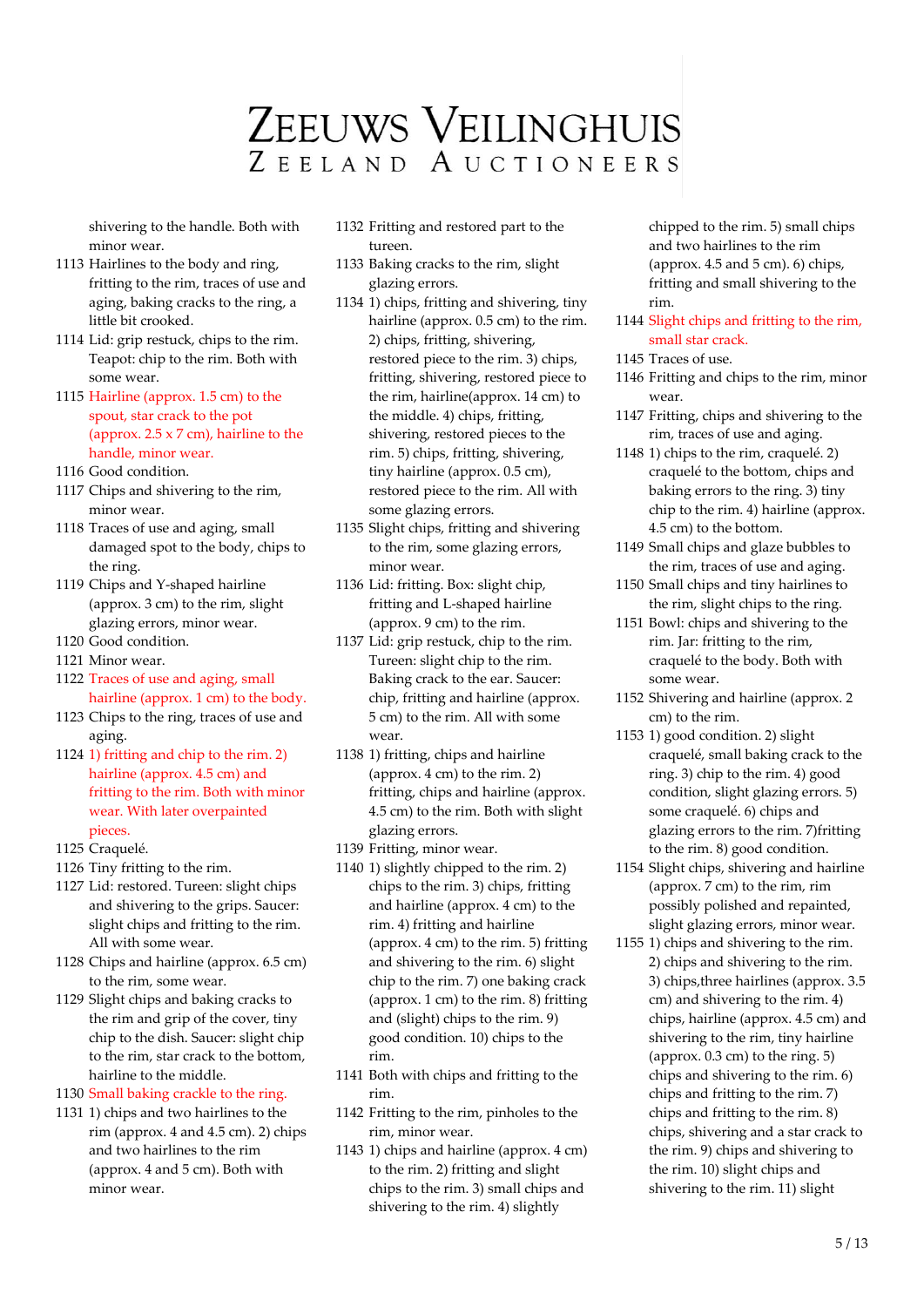chips and shivering to the rim. 12) chips and shivering to the rim.

1156 Cups: 1) slight chips to the rim. 2) slight fritting to the rim. 3)chips to the rim. 4) slight fritting to the rim. 5) slight chips to the rim. 6) chips to the rim. Saucers: 1) fritting to the rim. 2)slightly chipped to the rim. 3) some craquelé, tiny hairline to the ring. 4) fritting to the rim. 5) slight chips to the rim.

1157 Slight chips and fritting to the rim.

#### 1158 Hairline (approx. 4.5 cm) and restored part to the rim, tiny chips to the ring.

- 1159 Cups: 1) glazing errors. 2) baking crack to the ring. 3) slight fritting to the rim, baking crack to the ring. 4) hairline (approx. 7 cm) to the rim. 5) good condition. 6)repaired with staple. Saucers: 1) fritting to the rim. 2) hairline (approx. 1 cm) to the rim. 3) hairline (approx. 3.5 cm) to the rim. 4) good condition. 5) hairline (approx. 0.5 cm) to the rim. 6) slight chips to the rim.
- 1160 Slightly chipped, hairline (approx. 3 cm) and star crack (2 and 2.5 cm) to the rim, baking crack to the ring.
- 1161 Chips, fritting and hairline (approx. 5.5 cm) to the rim.
- 1162 Minor wear.
- 1163 Traces of use and aging.
- 1164 Four larger vases: 1) chips to the ring. 2) slight glazing errors. 3) good condition. 4) rim restored and with hairlines, baking crack to the ring. Four smaller vases: 1) chips to the rim, restored. 2) fritting to the rim. 3) tiny hairlines to the rim, slight glazing errors. 4) fritting to the rim, restored.
- 1165 1) slight glazing errors. 2) chips to the rim, hairline (approx. 5.5 cm) to the bottom. 3) chips to the rim. 4) chips and baking error to the rim. 5) fritting to the rim. All with some wear.
- 1166 Set with birds: 1) slight chips and hairlines (approx. 2.5 and 4.5 cm) to the rim. 2) slight shivering and hairlines (approx. 24 and 5 cm) to the rim. 3) good condition. Set with

antiquities: 1)chips, fritting and baking crack (approx. 0.5 cm) to the rim. 2)slightly chipped to the rim. 3) fritting to the rim. Set with flowers: 1) chips and fritting to the rim. 2) chips and hairlines(approx. 4 and 4.5 cm) to the rim.

- 1167 Some glazing errors and craquelé, minor wear.
- 1168 Fritting, chips and three hairlines (ca. 6, 7 and 8 cm) to the rim, some wear and glazing errors, traces of use and aging.
- 1169 Good condition.
- 1170 Traces of use, minor wear.
- 1171 Some craquelé, minor wear.
- 1172 Small chip to the ring.
- 1173 Some glazing errors.
- 1174 Chips and fritting to the rim, minor wear.
- 1175 Both with traces of use, minor wear.
- 1176 From left to right (see first photo): 1) fritting to the rim. 2) good condition. 3) good condition. All with minor wear.
- 1177 One with damages, both with traces of use, some wear.
- 1178 Traces of use, minor wear.
- 1179 Both in good condition.
- 1180 Traces of use and aging, slight chips to the rim, tiny baking errors to the ears.
- 1181 Lid: chip to the inner rim. Teapot: tiny chips to the spout and ring.
- 1182 Lid: fritting to the rim. Teapot: minor wear.
- 1183 Multiple hairlines to the rim.
- 1184 Lid: chips to the rim, small chips to the mouth of the dog, baking cracks. Teapot: chips to the rim and spout, chips and missing pieces to the flowers and branches, some baking errors. Both with traces of use and aging.
- 1185 Lid: chips to the rim. Teapot: baking cracks to the spout, slight chips to the ring.
- 1186 Small) lid: chips. Teapot: minor wear. Large) lid: fritting. Teapot: tiny chips to the rim, traces of use and aging.
- 1187 Right side and middle part restored, damages to the fingers, chips and damages to the clothing, hairline (approx. 4 cm) to the bottom, traces of use and aging.
- 1188 Traces of use, slight glazing errors.
- 1189 Traces of use and aging.
- 1190 Good condition.
- 1191 1) star crack, glazing errors. 2) slight glazing errors.
- 1192 Condition report available on request only.
- 1193 Fingers restuck, one side of the hat restuck, some baking cracks.
- 1194 Chip to the ring and ear, slight glazing and baking errors, slight chips to the body. Small damages to the base.
- 1195 Traces of aging, chips to the rim.
- 1196 Minor wear.
- 1197 From left to right (see first photo): 1) small damage to the body. 2) good condition. 3) fritting to the rim, chips to the ring. 4) fritting to the rim. 5) lid restuck. All with minor wear.
- 1198 Good condition.
- 1199 Fritting to the rim.
- 1200 Traces of use and aging, chips and damages.
- 1201 Good condition.
- 1202 Craquelé, traces of use and aging, some wear, some glazing and baking errors, chips and shivering to the rim, some damages and shivering, a bit crooked shaped.
- 1203 Craquelé, traces of use and aging, restored pieces and baking cracks to the rim, slight glazing errors, rim replaced later.
- 1204 Fritting to the rim, traces of use and aging, some glazing and baking errors, pinhole.
- 1205 Craquelé, traces of aging, some glazing errors, multiple hairlines, tiny shivering to the ears.
- 1206 Cup: craquelé, traces of aging, some glazing errors, shivering to the rim. Jarlet: some craquelé, traces of aging, slight chips to the ring and bottom, multiple hairlines, fritting to the rim, tiny damage near the neck.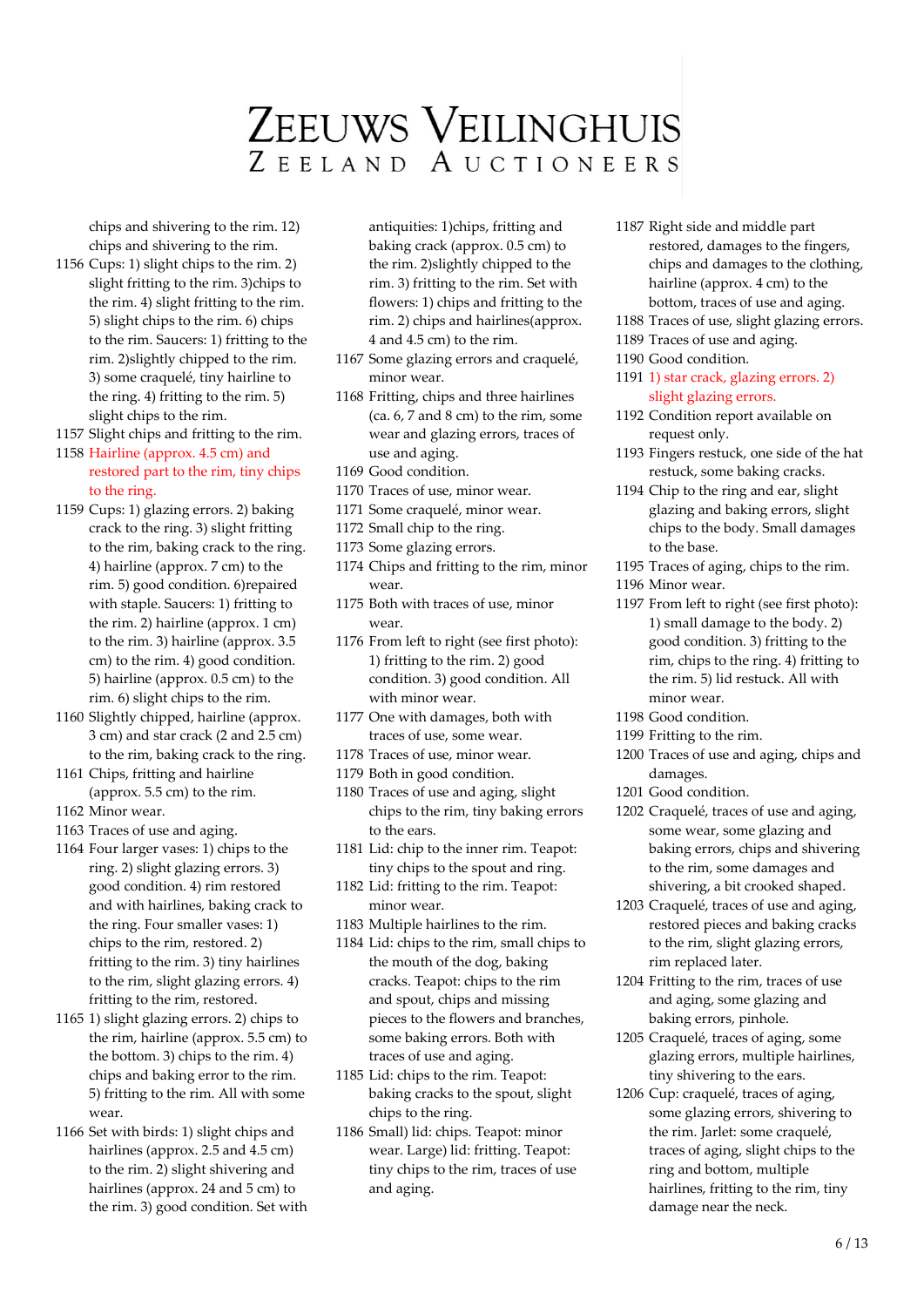- 1207 Craquelé, traces of use and aging, slight glazing errors, baking crack to the bottom.
- 1208 Craquelé, traces of aging, slight glazing errors, some loss of glaze.
- 1209 Fritting, small damages and pinhole to the rim, traces of use and aging, some glazing and baking errors, some craquelé and multiple hairlines.
- 1210 From left to right (see first photo): 1) craquelé, traces of aging, slight glazing errors, chips to the ring. 2) craquelé, traces of use and aging, slight glazing errors. 3) slight shivering and chips to the rim, craquelé, traces of use and aging, slight glazing errors. 4) craquelé, traces of aging, multiple hairlines, some glazing errors.
- 1211 1) with lotus leaves: craquelé, traces of aging, some glazing errors, chips to the ring. 2) some craquelé, chips and multiple hairlines, chips to the ring, traces of aging, slight glazing errors.
- 1212 Traces of use and aging, craquelé, some glazing and baking errors, fritting to the rim, damage to the outer side.
- 1213 Traces of use and aging, some glazing and baking errors, hairline (approx. 4 cm) to the rim.
- 1214 Traces of use and aging, craquelé, slight glazing errors, chip to the rim.
- 1215 Traces of use and aging, craquelé, some glazing errors, slight chips and fritting to the rim, slight chips to the ring.
- 1216 Some craquelé, chips to the ring, traces of use and aging, glazing errors.
- 1217 Craquelé, slight glazing errors, tiny chip to the ring.
- 1218 Glazing errors, chips to the ring.
- 1219 Craquelé, traces of use and aging, glazing and baking errors, chips to the rim and ring, one restuck handle with chips.
- 1220 Craquelé, traces of use and aging, glazing and baking errors, chips to the ring, slight damages.
- 1221 Small) chip and fritting to the rim. Large) glazing and baking errors. Both with traces of aging.
- 1222 Craquelé, traces of use and aging, slight glazing and baking errors, slight glazing loss.
- 1223 Fritting and slight shivering to the rim, some craquelé, tiny hairlines to the rim, traces of use and aging, slight glazing and baking errors.
- 1224 Some craquelé, two hairlines (approx. 1 and 3 cm) to the rim, traces of use and aging, glazing and baking errors, baking cracks to the bottom, some glazing losses.
- 1225 Hairline (approx. 4 cm) to the rim, some craquelé, slight glazing and baking errors, slight chips to the ring, traces of use and aging, small damages to the body.
- 1226 Craquelé, traces of aging, glazing and baking errors, tiny baking cracks to the rim.
- 1227 Traces of use and aging, slight glazing errors.
- 1228 Traces of aging, water stains, slight glazing errors.
- 1229 Some glazing and baking errors, traces of use and aging, hairline to the middle (approx. 10 cm).
- 1230 Fritting to the rim, slight glazing and baking errors, traces of use and aging.
- 1231 Traces of use and aging, one handle restuck, one foot restored, slight glazing and baking errors.
- 1232 Chips, craquelé, tiny damages to the lion, slight glazing and baking errors, traces of use and aging.
- 1233 Pinhole and hairline (approx. 4 cm) to the rim, slight glazing and baking errors, traces of use and aging.
- 1234 From left to right (see first photo): 1) fritting to the rim, slight glazing errors. 2) craquelé, slight glazing errors. 3) craquelé, some glazing and baking errors, fritting to the rim. All with traces of use and aging, some wear.
- 1235 1) baking cracks the ring. 2) tiny shivering to the rim, baking cracks

to the ring. Both with traces of use and aging.

- 1236 Condition report available on request only.
- 1237 Small: good condition. Large: slight chips to the rim of the cap and bottle.
- 1238 Condition report available on request only.
- 1239 Condition report available on request only.
- 1240 Condition report available on request only.
- 1241 Good condition.
- 1242 Fritting to the rim, tiny baking crack to the ring.
- 1243 Fritting and small baking crackle to the ring.
- 1244 Condition report available on request only.
- 1245 1) with lion: some damages, multiple hairlines. 2) with 4 characters: chips. 3) with plum blossom and poem: some damages, chips and cracks. 4) with pine tree and mountain: small chips. 5) pine tree and figures: small chips, cracks. All with traces of use and aging.
- 1246 Minor wear, small chip to the ring.
- 1247 Pinhole, craquelé, traces of aging.
- 1248 Slight chips, two hairlines (approx. 4.5 and 8 cm), restored part to the rim, traces of use and aging, some glazing and baking errors.
- 1249 Traces of use and aging, some hairlines and cracks.
- 1250 Chips to the ring.
- 1251 Fritting, small hairlines and burned spots to the rim, craquelé, minor wear, hairline (approx. 2 cm) to the ring, damages to the wooden base.
- 1252 Good condition, minor wear.
- 1253 Traces of use, slight baking errors.
- 1254 Good condition.
- 1255 Traces of use and aging, dry cracks.
- 1256 Dry cracks, some damages, traces of use and aging, restuck pieces.
- 1257 Slight glazing errors.
- 1258 Lid: 1) fritting to the rim. 2) small glazing error. Jar: 1) chip to the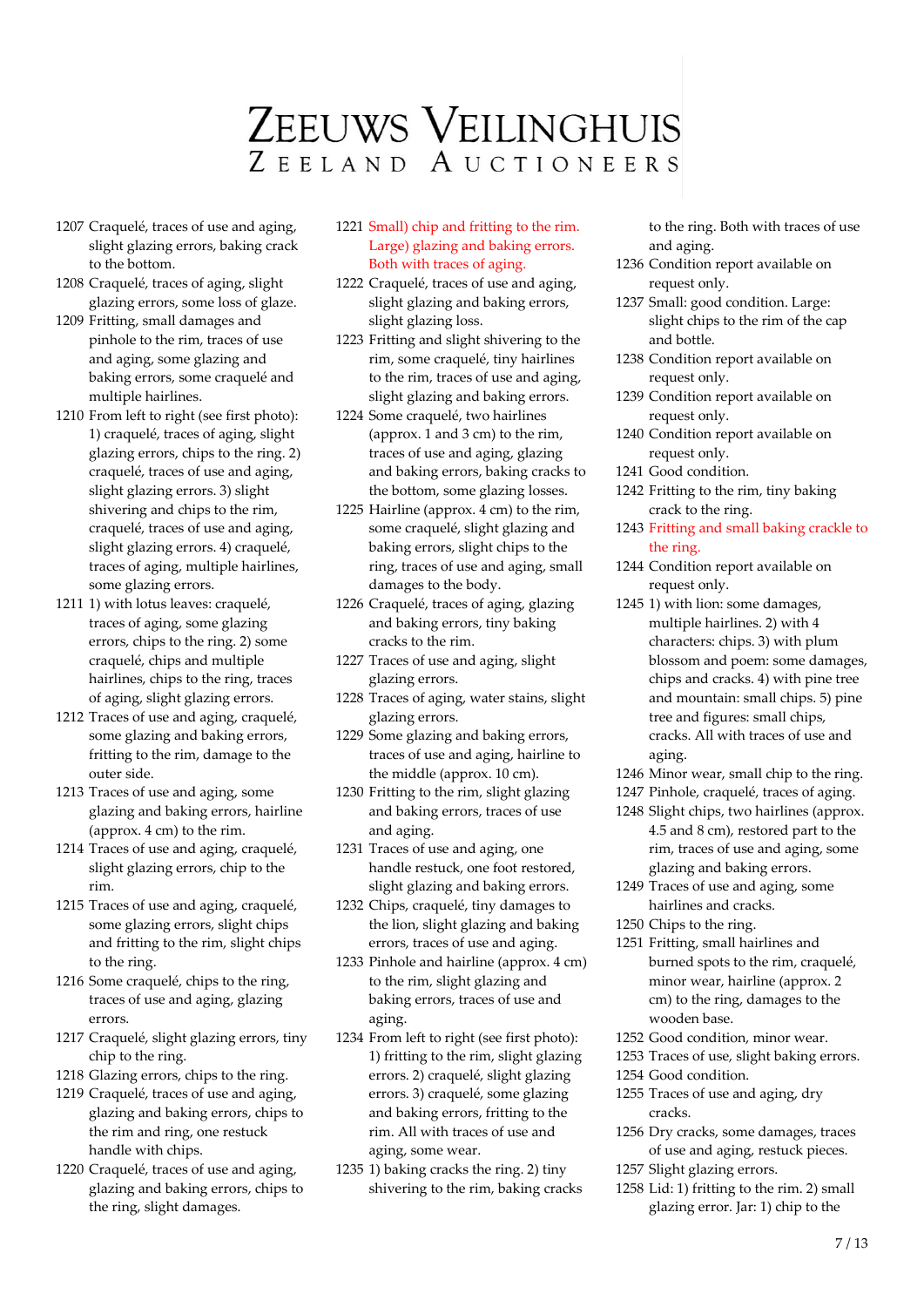rim, round hairlines to the handle. 2) hairline (approx. 3 cm) to the rim, short hairlines (approx. 0.5 cm) to the spout, small hairlines (approx. 0.5 cm) and shivering to the handle. All with slight glazing errors and minor wear.

- 1259 1) chips, shivering, hairlines (approx. 1.5 and 2.5 cm) to the rim. 2) chips, shivering, hairline (approx. 5 cm) to the rim. Both with minor wear.
- 1260 Three in good condition, one with slight chips to the rim, one with slight chips and hairline (approx. 3 cm) to the rim. All with slight glazing errors.
- 1261 Cover: chips and shivering. Teapot: slight chip to the spout, crackled glaze (approx. 1.5 cm) and very small hairlines to the ring, shivering (approx. 1.5cm) to the handle.
- 1262 1) good condition. 2) star crack (approx.  $9.5 \times 4 \times 4.5$  cm) to the bottom. 3) slight chips and fritting to the rim. 4) chip to the rim. All with traces of use and aging, some wear.
- 1263 Cups: 1) slight chip to the rim and body. 2) hairline (approx. 3 cm) to the rim. 3) chips, fritting to the rim. 4) some glazing errors. 5) slight chips to the rim and ring 6) slight chips to the rim. Saucers: 1) good condition. 2) small baking crack to the ring. 3) fritting to the rim, chips to the ring. 4) chips, fritting, tiny hairline (approx. 0.5 cm) to the rim. 5) some glazing errors. 6) chips, hairline (approx. 2 cm) to the rim. All with minor wear.
- 1264 1) with more blue color: baking cracks, shivering, glazing errors. 2) with more rose color: lid restored and with shivering and chips. The caddy with damages, hairlines, chips and shivering. Both with some wear.
- 1265 Chips, fritting, shivering and hairline (approx. 6 cm) to the rim, minor wear, slight glazing errors.
- 1266 Cover: two chips to the rim, shivering parts to the grip, small chips and tiny baking errors to the spout, shivering piece and tiny baking errors to the handle, small chip to the ring, traces of use and aging.
- 1267 Cover and spout restored, handle restuck, chip to the rim.
- 1268 Cups: ten in good condition, one with a very small pinhole to the inner side. Saucers: six in good condition, one with hairline to the bottom (approx. 2.5 cm), two with very small shivering, one with shivering (approx. 1 and 0.4 cm). All the shiverings are overpainted.
- 1269 1) chips and fritting to the rim, slightly chipped to the ring. 2)chips and two hairlines to the rim (approx. 5 and 6 cm). 3)chips, fritting and hairline (approx. 3.5 cm). 4) chips and fritting to the rim. Hairline to the bottom (approx. 8 cm). 5) fritting and small chips to the rim. 6) fritting and chips to the rim, slight baking error to the ring.
- 1270 1) chips and hairlines (approx. 1 cm) to the ring. 2) chips to the ring.
- 1271 1) slight chips and fritting to the rim. 2) slight chip and L-shaped hairline (approx. 5.5 cm) to the rim. 3) chips and fritting to the rim, some wear.
- 1272 From left to right (see first photo): 1) lid: fritting, chips, glazing errors, grip restuck. Teapot: chips and fritting to the rim and spout. 2) lid: glazing errors, grip restuck, fritting. Teapot: fritting to the rim, baking errors to the ring, slight chip to the spout. 3) lid: fritting, chips, glazing errors, grip restuck. Teapot: chips to the spout, fritting. All with glazing errors, traces of use and aging.
- 1273 1) chips to the rim, two star cracks to the bottom. 2) slight chips to the rim. 3) fritting, chips to the rim, craquelé and star cracks to the bottom. 4) chips to the rim. 5) good condition. 6)chips and fritting to

the rim. All with slight glazing errors, minor wear.

- 1274 Two small cups: 1) chips to the rim. 2) tiny chips to the ring. Both with small glaze crackles. Four cups: 1) tiny hairline (approx. 0.4 cm) to the inner side. 2) good condition. 3) good condition. 4) chip to the rim, hairlines (approx. 2.5, 0.2 and 0.4 cm) to the inner side. Bowls: 1) chips and hairlines (approx. 0.5 and 3 cm) to the rim. 2) chip and glaze crackles to the rim. 3) good condition. 4) chip resulting in a hairline (approx. 1 cm) to the rim. 5) tiny fritting to the rim. 6) chip to the rim. All with minor wear.
- 1275 Vase with lid: chip to the inner rim, vase in good condition. Two vases in good condition. All with some wear, traces of aging.
- 1276 Cups: 1) hairline (approx. 3.5 cm) to the rim. 2) baking errors to the ring. 3) hairline (approx. 4.5 cm) to the rim. 4) slight glazing errors, small baking cracks to the bottom. 5) good condition. 6) good condition. Saucers: 1) good condition. 2)slight craquelé to the middle. 3) slight craquelé to the middle. 4) tiny baking crack to the rim. 5) baking errors to the ring. 6)chip to the ring.
- 1277 Cups: 1) chip and Y-shaped hairline (approx.  $1.5 \times 3.5$  cm) to the rim. 2) chips to the rim. 3) chips and hairline (approx. 2 cm) to the rim. 4) slight chips and fritting to the rim. 5) chips and part restuck (approx.  $2.5 \times 4.5$  cm) to the rim. Saucers: 1)slight glazing errors. 2) chips to the rim. 3) good condition. 4)chips to the rim. 5) slight chip to the rim, baking error to the ring. 6) chips to the rim. All with minor wear.
- 1278 Chips, shivering and multiple hairlines to the rim (around. 2 - 13 cm), some wear.
- 1279 Small hairline (approx. 1 cm) to the rim.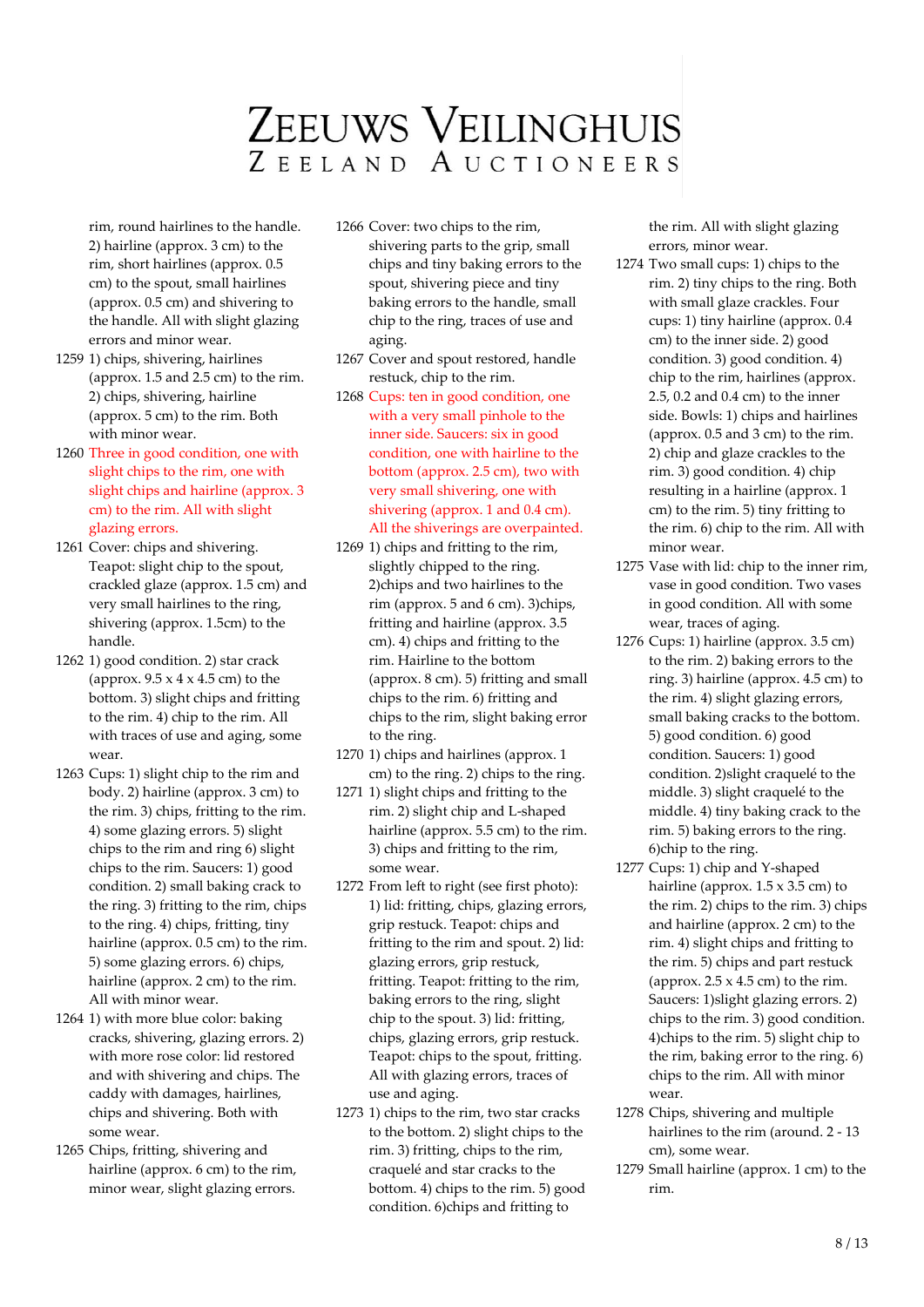- 1280 Cover: small chip to the rim, restored part to the inner side. Teapot: some glazing errors. Both with minor wear.
- 1281 Chips and shivering to the rim, small baking errors to the ring, minor wear.
- 1282 Smaller one) Lid: two hairlines (approx. 2 and 2.5 cm) to the rim, small glazing errors. Jar: fritting. Larger one) Lid: one hairline (approx. 2 cm) to the rim. Jar: chip to the rim. Both with some wear, traces of use.
- 1283 Two with slight chips and fritting to the rim. One with fritting, chips, shivering and hairline (approx. 5.5 cm) to the rim. One with fritting, chips and shivering to the rim. Long baking crack to the bottom. All with minor wear.
- 1284 Fritting, slight chip to the rim, small damages to the ring, slight glazing errors, minor wear.
- 1285 1) restored and with shivering, small chips and hairlines. 2)restored and with small chips and shivering. 3) chips, restored chips and shivering to the rim. All with traces of use and aging, repainted rims.
- 1286 Cups: 1) baking errors to the ring. 2) good condition. 3) hairline(approx. 4 cm) to the rim. 4) chips to the rim. 5) baking crack to the ring. Saucers: 1) hairline (approx. 2.5 cm) to the rim. 2)slight chip to the rim. 3) slight chip to the rim. 4) good condition. 5) slight chip to the ring. All with some wear.
- 1287 1) hairline (approx. 2 cm) to the rim. 2) three hairlines (approx. 2, 2 and 3 cm), one hairline (approx. 3 cm) to the bottom. Both with some wear.
- 1288 Cups: 1) good condition. 2) hairline (approx. 3.5 cm) to the rim. 3) star crack to the bottom. 4) chips and fritting to the rim. Saucers: 1) hairline (approx. 0.5 cm, invisible on the outer side) to the rim. 2) slight chips and fritting to the rim.

3) hairline(approx. 2 cm) to the rim. 4) hairline (approx. 2.5 cm) and fritting to the rim. All with some wear.

- 1289 One with fritting to the rim, one with a slight chip to the rim, two with slight glazing errors. All with some wear.
- 1290 Spout restored, fritting, minor wear.
- 1291 Cover: grip restored, tiny baking crack to the rim. Jug: small baking cracks, pinhole, chips to the rim. Both with minor wear.
- 1292 Slightly chipped and a slight restored chip to the rim, some glazing errors, minor wear.
- 1293 Cups: four in good condition, one with hairline (approx. 0.5 cm to the inner side), one with two hairlines (approx. 2 cm) and a very small baking crackle (approx. 0.3 cm) to the rim. Saucers: three in good condition, one with hairline (approx. 1.5 cm) to the rim, one with chip resulting in a hairline (approx. 0.5 cm) to the rim, one with slight chip to the rim. All with minor wear.
- 1294 Hairline (approx. 3 cm) to the rim, minor wear.
- 1295 Hairline (approx. 4.5 cm) to the rim, traces of aging and use.
- 1296 1) good condition. 2) chips to the grip and rim of the lid. 3) slight chips and fritting to the lid, hairline (approx. 1.5 cm) to the bowl, some glazing errors. All with some wear.
- 1297 1) hairline (approx. 1 cm) to the rim. 2) hairlines (approx. 1 and 1.5 cm) to the rim. Both with minor wear.
- 1298 Vases with lid: two lid in good condition, one with restored pieces. Vases: two in good condition, one with restuck pieces to the rim, hairline from the rim to the shoulder, baking cracks to the ring. Two vases without lid: one with tiny fritting to the rim, one with tiny baking crack to the rim. All with minor wear.
- 1299 Cup: long hairline and restored. Saucer: star crack and restored part.
- 1300 1) small chip resulting in a hairline (approx. 3.5 cm). 2) chips to the rim, star crack to the bottom (approx.  $10 \times 4$  cm). 3) slightly chipped to the rim. 4) small baking crack to the ring. 5) small chips to the rim, star crack to the bottom (approx.  $11 \times 2.5 \times 2$  cm). 6) small chips and slight glaze crackle to the rim, star crack to the bottom (approx.  $1 \times 3 \times 3$  cm). 7) chips and fritting to the rim. 8) fritting to the rim, small chips to the ring, star crack to the bottom (approx. 0.5 x 2 x 2.5 cm).
- 1301 Chip and restored piece to the rim, minor wear.
- 1302 Cup: small hairline (approx. 0.3 cm) to the rim. Saucer: slight chips and fritting to the rim. Both with minor wear.
- 1303 One is restored. Three in good condition. One with slight chip and two hairlines (approx. 4 and 5 cm) to the rim. All with traces of use and aging, some wear.
- 1304 Minor wear.
- 1305 Lid: chips. Jar: traces of use. Both with some wear.
- 1306 Cover: friting and restored pieces to the rim, grip restored, not associated. Teapot: fritting and hairline (approx. 1.5 cm) to the spout, slight chip to the rim, some glazing and baking errors. Both with minor wear.
- 1307 Good condition. Both with minor wear.
- 1308 Dishes: 1) fritting, hairline and restored. 2) fritting and slight glazing errors. Saucers: 1) good condition. 2) hairline (approx. 1 cm) to the rim. Lid: slight chips to the rim. Bowl: hairlines (approx. 2.5 and 1 cm) to the rim. All with some wear.
- 1309 Two with chips to the rim. One with two restuck pieces (approx. 11 x 4 cm) and chips to the rim. All with minor wear.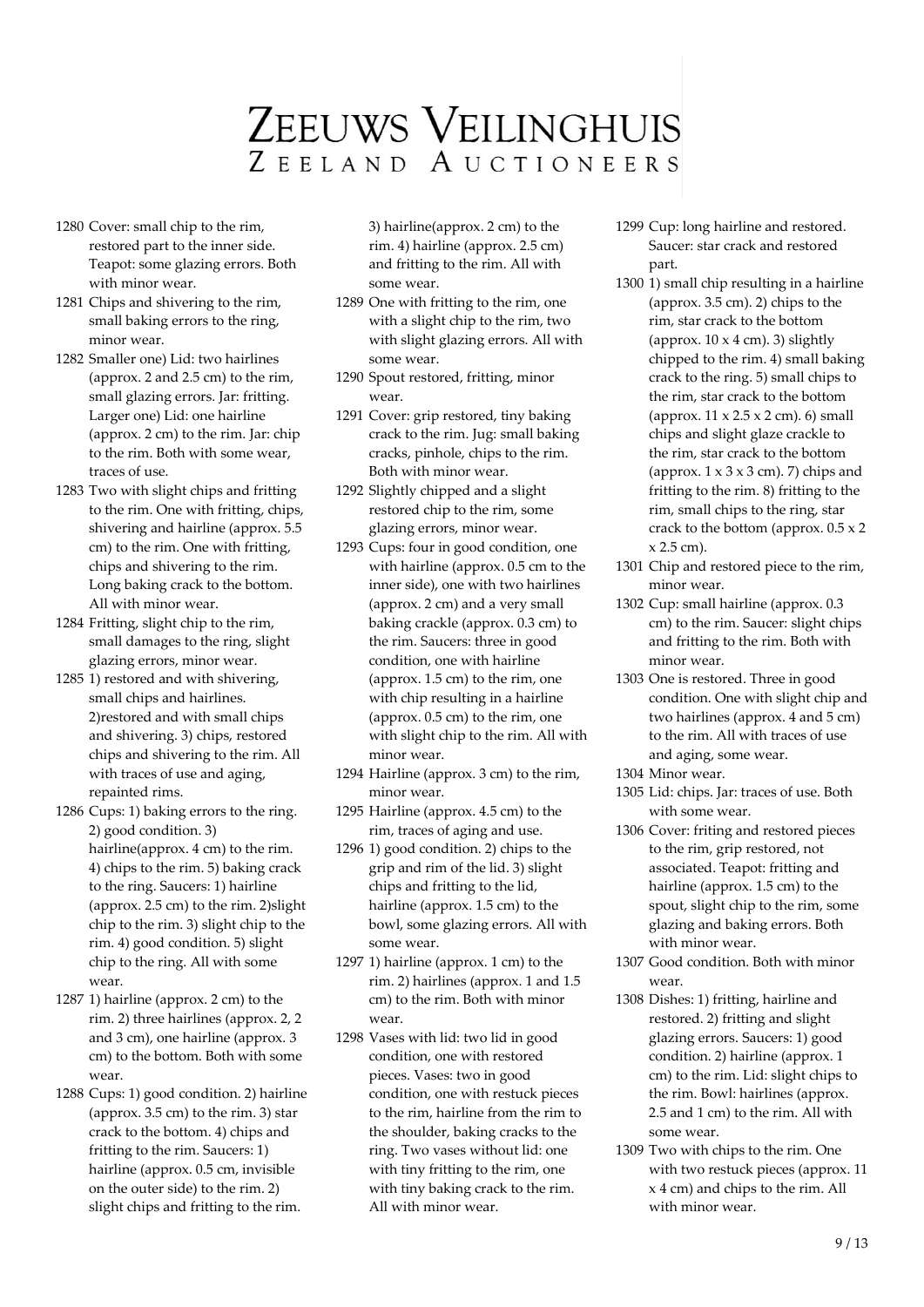- 1310 Cups: two in good condition, two with slight chips to the rim. Saucers: one in good condition, two with chips to the rim, one with chips and hairline (approx. 0.3 cm) to the rim.
- 1311 1) restuck from two pieces, restored part (approx. 4 cm) to the rim, glaze crackle (approx. 4.5 cm) to the outer side. 2) two chips and hairline (approx. 5 cm) to the rim. 3) slightly chipped to the rim. 4) hairline (approx. 4.5 cm) to the rim. All with some wear.
- 1312 1) slight chips to the rim. 2) slight chips to the rim, hairline (approx. 1 cm) to the ring, star crack and hairline (approx. 2.5 cm) to the bottom. Both with some wear.
- 1313 1) chips and shivering to the rim. 2) good condition. 3) chips and shivering to the rim. 4) slight loss of glaze to the rim. 5)chips to the rim. 6) restuck from two pieces, chips and shivering to the rim. All with minor wear.
- 1314 1) fritting, chips, shivering and hairline (approx. 4.5 cm) to the rim, star crack to the bottom, small chips to the ring. 2) fritting, chips, shivering and 3 hairlines (approx.  $6, 7.5$  and  $8.5$  cm) to the rim, chips to the ring. Both with some wear.
- 1315 Slight chips and fritting to the rim, minor wear.
- 1316 Lid: slight chips to the rim. Teapot: fritting to the rim, chips to the spout. Both with traces of use and aging, minor wear.
- 1317 Minor wear.
- 1318 Slight chips to the ring, minor wear.
- 1319 Some glazing errors, minor wear.
- 1320 Some small shallow spots of missing glaze to the rim, minor wear.
- 1321 Small: good condition. Large: fritting to the rim. Both with minor wear.
- 1322 Chips to the rim, traces of use and aging.
- 1323 1) Wang Zi Qing dish: slightly chipped to the rim. 2) Hou Yi Shun

dish: chips and three hairlines to the rim (3, 2.5 and 2 cm). 3) Yu Yuan Chang dish: slightly chipped and shivering to the rim. All with minor wear.

- 1324 Minor wear, slight chip to the ring.
- 1325 Minor wear. 1326 Minor wear.
- 1327 1) fritting and slight glaze crackle to the rim. 2) slightly chipped to the rim. Both with minor wear.
- 1328 Fritting to the rim, minor wear.
- 1329 Some wear to the paint, traces of aging.
- 1330 Minor wear.
- 1331 Chips to the rim, minor wear.
- 1332 Restored pieces to the rim, some wear.
- 1333 1) famille rose porcelain cup and saucer: cup: slight chips and fritting to the rim, hairline (approx. 2 cm), invisibleon the inner side) to the bottom. 2) teapot: cover: chips and restuck pieces to the rim. Pot: chip to the spout, baking crack and hairline to the handle. 3) milk jug: hairlines (approx. 3 and 1 cm) to the rim, fritting to the handle, star crack to the body. 4) cups: one with slight chips, fritting and hairline (approx. 2.5 cm) to the rim. One with slight chips, fritting and hairline (approx. 1 cm) to the rim. One with fritting to the rim, small baking crack to the bottom. One with chips and fritting to the rim, small baking crack to the bottom. One with slight chips, fritting and hairline(ca. 1.5cm) to the rim. One with slight chips and fritting to the rim. 5) saucers: one with slight chips to the rim. One with slight chips and hairline (approx. 2 cm) to the rim. Two with fritting to the rim, one with slight chips and hairline (approx. 2 cm) and Yshaped hairline (approx. 2 cm) to the rim. One with slight chips and fritting to the rim. All with minor wear.
- 1334 Fritting to the rim, chips to the ring, minor wear.
- 1335 Cover: shivering and chip to the grip. Teapot: slight glazing errors, baking crack to the ring. Both with minor wear.
- 1336 Cups: 1) fritting to the rim and inner side. 2) slight chips and fritting to the rim, fritting to the inner side. Saucers: 1) two hairlines (approx. 2 and 0.3 cm) to the rim. 2) three hairlines(approx. 0.3, 1 and 2 cm) to the rim. All with minor wear.
- 1337 1) small baking cracks to the ring. 2) slight chips and restored part to the rim. Both with some wear.
- 1338 Cup above (see first photo): good condition. From left to right (see first photo): 1) tiny chip resulting in a hairline (approx. 5 cm) to the rim. 2) tiny fritting to the rim, small baking crack to the bottom. 3) small glazing errors. 4) hairline (approx. 3.5 cm) to the rim. All with some wear.
- 1339 Two hairlines (approx. 5 and 7 cm) to the rim, traces of use and using.
- 1340 1) lidded box: box: slight chips to the rim, small damage to the body (approx. 1 x 0.5 cm). 2) bowl: fritting and hairlines (1 and 4 cm) to the rim. 3) brush pot: fritting, slight shivering and baking crack (approx. 3 cm) to the rim. 4) cups: three with fritting, three in good condition, one with fritting and short hairline (approx. 0.5 cm) to the rim. All with some wear.
- 1341 One with slight chip and baking crack (approx. 0.5 cm) to the rim, star crack (approx.  $1 \times 9$  cm) to the bottom, one with small chips and fritting to the rim, one with fritting to the rim, slight chip to the ring, one with fritting tiny hairline to the rim. All with some wear and slight glazing errors.
- 1342 Traces of use, minor wear, slight baking error to the ring.
- 1343 1) slight chips to the rim. 2) good condition. Both with minor wear.
- 1344 Cups: 1) good condition. 2) slight chips to the rim. Saucers: 1)chip, hairline (approx. 2 cm) to the rim,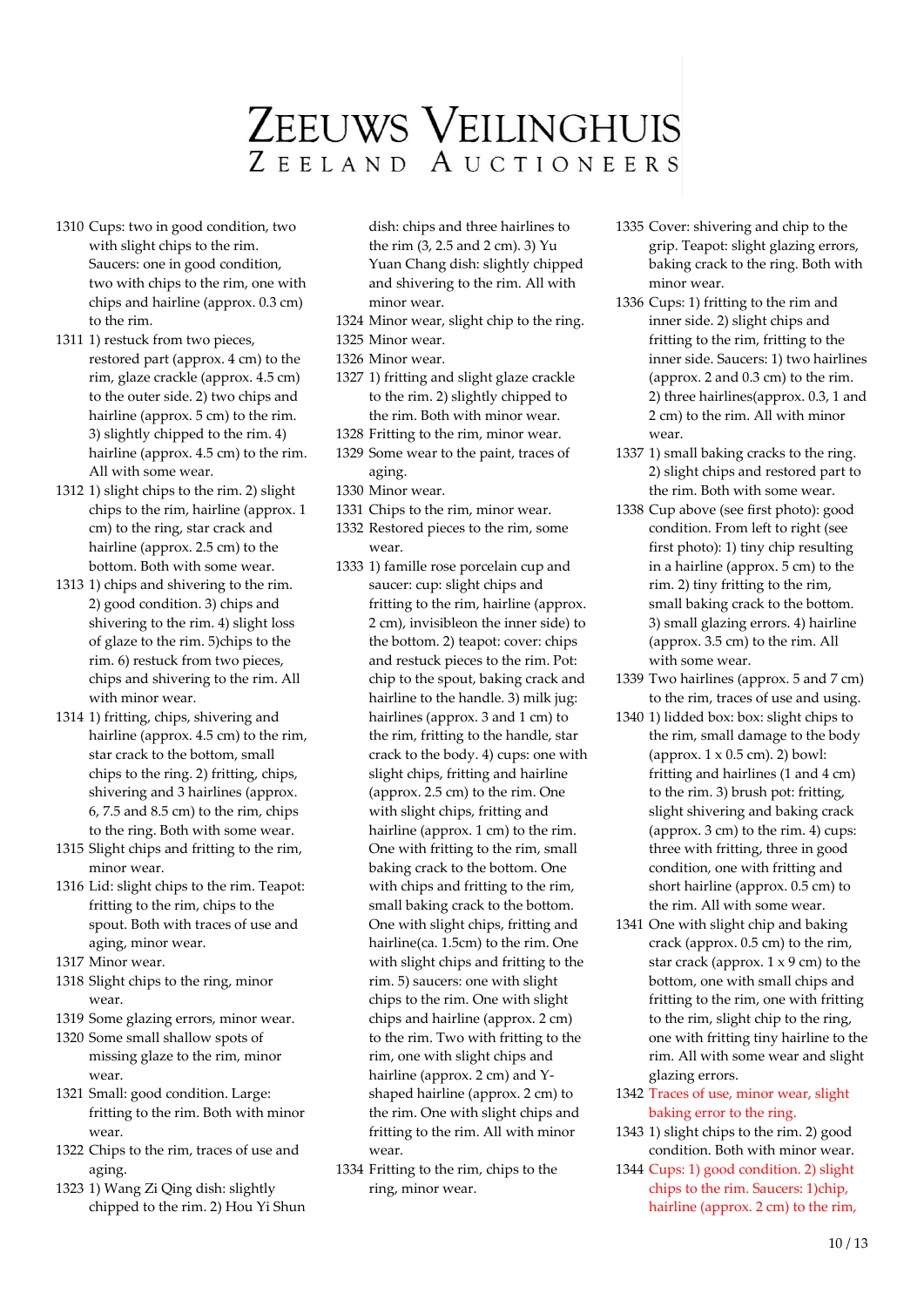repainted pieces to the middle. 2) good condition. All with some wear.

- 1345 1) small baking errors to the rim. 2) good condition. 3) good condition. 4) fritting to the rim. 5) good condition. 6) good condition. All with slight glazing errors, minor wear.
- 1346 Cups: 1) hairline (approx. 0.5 cm) to the rim. 2) good condition. 3) chip and hairline (approx. 0.5 cm) to the rim. 4)slight chip to the rim. 5) good condition. Saucers: 1) good condition. 2) good condition. 3) good condition. 4) good condition. 5) slight chips to the rim. All with slight glazing errors, minor wear.
- 1347 Minor wear.
- 1348 Minor wear.
- 1349 Two large pieces restuck, chips, fritting, shivering andtwo hairlines (approx. 4 and 8.5 cm) to the rim, small baking crack to the ring, some wear.
- 1350 Minor wear.
- 1351 Mountings replaced later, chips, fritting to the rim, shallow spots of missing glaze, small shivering to the body, wear to the paint, traces of use and aging.
- 1352 Minor wear.
- 1353 Restored part to the rim, traces of use and aging, some wear.
- 1354 Small baking errors to the inner side, minor wear.
- 1355 Cups: two in good condition, one with piece restuck (approx. 5 x 3 cm) to the rim, one with slight chips to the rim, one with fritting to the rim. Saucers: one with chip to the rim, four in good condition. All with minor wear.
- 1356 Baking crack (approx. 1 cm) to the rim, minor wear.
- 1357 1) chip to the rim. 2) chips and short hairline (approx. 0.5 cm) to the rim. 3) chip and two slight glazing errors to the rim. 4)chips and three small damages to the rim. All with some wear.
- 1358 1) with small 'Shou character': fritting, slight baking crack to the

rim. 2) slight chips and restored parts.

- 1359 Cups: one with two small chips to the rim, one with chip resulting in a hairline (approx. 2 cm), one with chips and a chip resulting in a hairline (approx. 0.5 cm), two in good condition. Saucers: one with chips to the rim, one with fritting to the rim, one in good condition, one with a hairline (approx. 1.5 cm) to the rim, one slightly chipped to the rim, star crack (approx. 1.5, 3 and 4 cm) to the bottom, one with hairline (approx. 2 cm) to the bottom.
- 1360 Chips and fritting to the rim, some wear.
- 1361 Lid: dry cracks and damages. Vase: small chips and shivering to the lion heads. Minor wear.
- 1362 Cup: one hairline (approx. 1.5 cm) to the lid. Saucer: one hairline (approx. 1 cm) to the rim. All with some wear.
- 1363 1) chips, fritting and hairlines (approx. 4 and 5 cm) to the rim. 2) chips and fritting to the rim. Both with some wear and craquelé.
- 1364 Craquelé, small chip to the ring. 1365 Fritting to the rim, very small
- pinhole to the body. Minor wear. 1366 Tiny fritting to the fingers, slight
- hairline to the hand, small baking errors.
- 1367 Good condition.
- 1368 Slight chip, fritting and restored part to the rim.
- 1369 Small baking crack (approx. 0.5 cm) to the rim, slight glazing errors, minor wear.
- 1370 Hairline (approx. 0.5 cm) to the rim. Some wear.
- 1371 Hairline (approx. 1 cm) to the rim. Some wear.
- 1372 1) hairline (approx. 4 cm) to the rim. 2) hairline (approx. 5.5 cm) to the rim. 3) hairline (approx. 3.5 cm) to the rim. 4) one baking crack (approx. 1.5 cm) and hairline (approx. 6.5 cm) to the rim. Saucers: 1) slightly chipped to the rim. 2) good condition. 3) hairline

(approx. 2 cm) to the rim. All with some wear.

- 1373 Both with hairline (approx. 1 cm) to the rim. Minor wear.
- 1374 1) fritting to the rim. 2) slight chip and tiny hairline to the rim. Both with minor wear.
- 1375 Fritting to the rim, traces of use and aging, minor wear.
- 1376 From left to right (see first photo): 1) fritting to the rim. 2) chip to the rim. 3) slightly chipped to the rim. All with some wear.
- 1377 Minor wear.
- 1378 Bowl: one slight glaze bubble to the rim. Cover: hairline (approx. 2 cm) to the rim. Both with minor wear.
- 1379 1) chip resulting in a hairline (approx. 3 cm), fritting to the rim. 2) slight chip and fritting to the rim. Both with some wear.
- 1380 1) hairline (approx. 5 cm), small chip to the ring. 2) good condition. Both with slight glazing errors, traces of use and aging.
- 1381 Chips and hairline (approx. 4.5 cm) to the rim, hairlines to the bottom, minor wear.
- 1382 Three in good condition, one with very small chip. All with minor wear.
- 1383 Chips, shivering and tiny baking crack to the rim, slight glazing errors, minor wear.
- 1384 Condition report available on request only.
- 1385 Condition report available on request only.
- 1386 Damaged, traces of use and aging.
- 1387 Condition report available on request only.
- 1388 Good condition.
- 1389 Damages to the mountings, fritting and small chips to the lamp, cannot see under the mountings, minor wear.
- 1390 Small chips and overpainted pieces to the rim, some loss of glaze, water stains, some wear.
- 1391 Minor wear, cannot see under the mountings.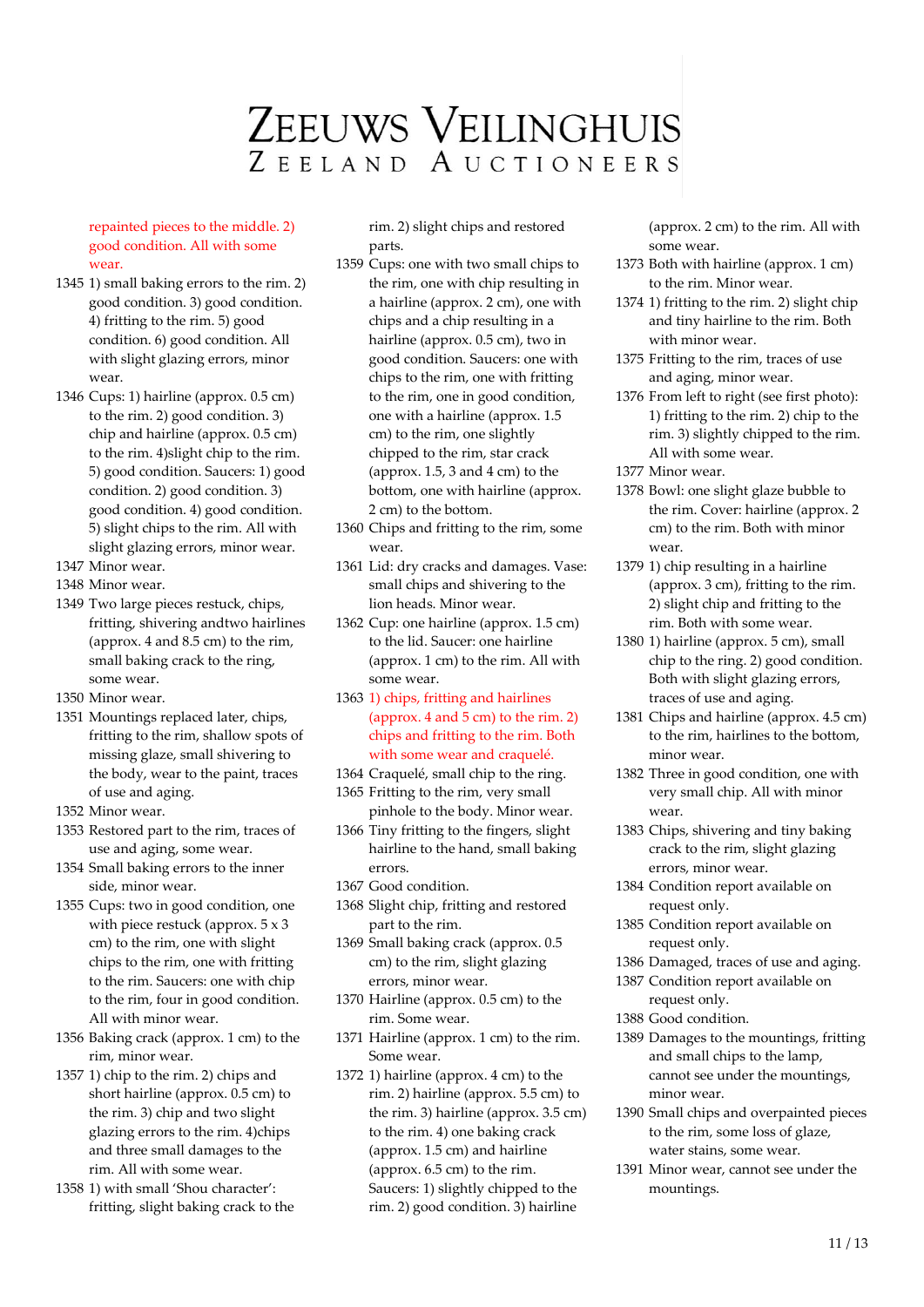- 1392 Small damages to the frames, cannot see the back side due to the frames.
- 1393 Damages and dry cracks to the frames, damages to the panels. Traces of use, aging, some wear.
- 1394 Slight chips to the lid. Jar: chips to the rim, some glazing errors, minor wear.
- 1395 Good condition.
- 1396 1) good condition. 2) chips, fritting, shivering and restored part to the rim. 3) slight glazing errors, craquelé. All with traces of use and aging.
- 1397 Chips, shivering to the rim, traces of use and aging, glazing errors.
- 1398 Chips to the rim, traces of use and aging.
- 1399 Fritting, chips and multiple hairlines to the rim, some burned spots.
- 1400 Small: fritting and chips to the rim. Large: fritting, chips and shivering to the rim. Both with traces of use and aging.
- 1401 Chips, shivering, loss of glaze, restored part to the rim, traces of aging, slight glazing errors, chips to the ring.
- 1402 Slight chips, traces of use and aging, dry cracks to the box.
- 1403 Chips, shivering to the rim, minor wear, glazing errors.
- 1404 Good condition.
- 1405 Staple repair, long hairline, pierced holes, refilled holes, minor wear. Bevendingh (not Helvetius)
- 1406 Condition report available on request only.
- 1407 Condition report available on request only.
- 1408 Condition report available on request only.
- 1409 Traces of use and aging, small chips to the rim.
- 1410 Traces of use and aging, damage to the beak, small chips.
- 1411 Condition report available on request only.
- 1412 Traces of use and aging, small cracks, tiny chips.
- 1413 Condition report available on request only.
- 1414 Traces of use and aging, slight chips to the rim, hairline to the branch, slight cracks.
- 1415 Condition report available on request only.
- 1416 Traces of use and aging, slight chips to the jade, slight cracks.
- 1417 Condition report available on request only.
- 1418 Condition report available on request only.
- 1419 Condition report available on request only.
- 1420 Traces of use and aging, tail restuck, slight cracks and damages.
- 1421 Traces of use and aging, slight chips to the rim.
- 1422 Condition report available on request only.
- 1423 Condition report available on request only.
- 1424 Condition report available on request only.
- 1425 Condition report available on request only.
- 1426 Chips, shivering, shallow spots of missing glaze to the rim, some wear and glazing errors, traces of use and aging.
- 1427 Lid: with earlier restorations. Censer: one handle disconnected at some point, both handles with restorations and later consolidation. Both with traces of use and aging, small damages, partly corroded.
- 1428 Damaged, traces of use and aging.
- 1429 Slightly damaged, traces of use and aging.
- 1430 Slight glazing errors, bottom is drilled, resulting in a hairline (approx. 9 cm), minor wear.
- 1431 Good condition.
- 1432 Restored, some wear and glazing errors, traces of use and aging, some glazing errors.
- 1433 Fritting, shivering, baking crack to the rim, glazing and baking errors, minor wear.
- 1434 Traces of use and aging, missing piece to the Samurai helmet, small

chips, restuck parts to the wooden base.

- 1435 Frame with damages, trace of use, some scratches.
- 1436 Chips to the walking stick, small damages to the body, some glazing errors, traces of use and aging.
- 1437 Condition report available on request only.
- 1438 Condition report available on request only.
- 1439 Condition report available on request only.
- 1440 Condition report available on request only.
- 1441 Condition report available on request only.
- 1442 Condition report available on request only.
- 1443 Condition report available on request only.
- 1444 Condition report available on request only.
- 1445 Condition report available on request only.
- 1446 Condition report available on request only.
- 1447 Condition report available on request only.
- 1448 Condition report available on request only.
- 1449 Condition report available on request only.
- 1450 Condition report available on request only.
- 1451 Condition report available on request only.
- 1452 Good condition, some wear.
- 1453 Condition report available on request only.
- 1454 Condition report available on request only.
- 1455 Condition report available on request only.
- 1456 Good condition.
- 1457 Condition report available on request only.
- 1458 Traces of use and aging, chips to the rim.
- 1459 1) chips to the rim, craquelé, baking crack to the ring. 2) chips and small shallow spots of missing glaze. 3) fritting to the rim, glazing